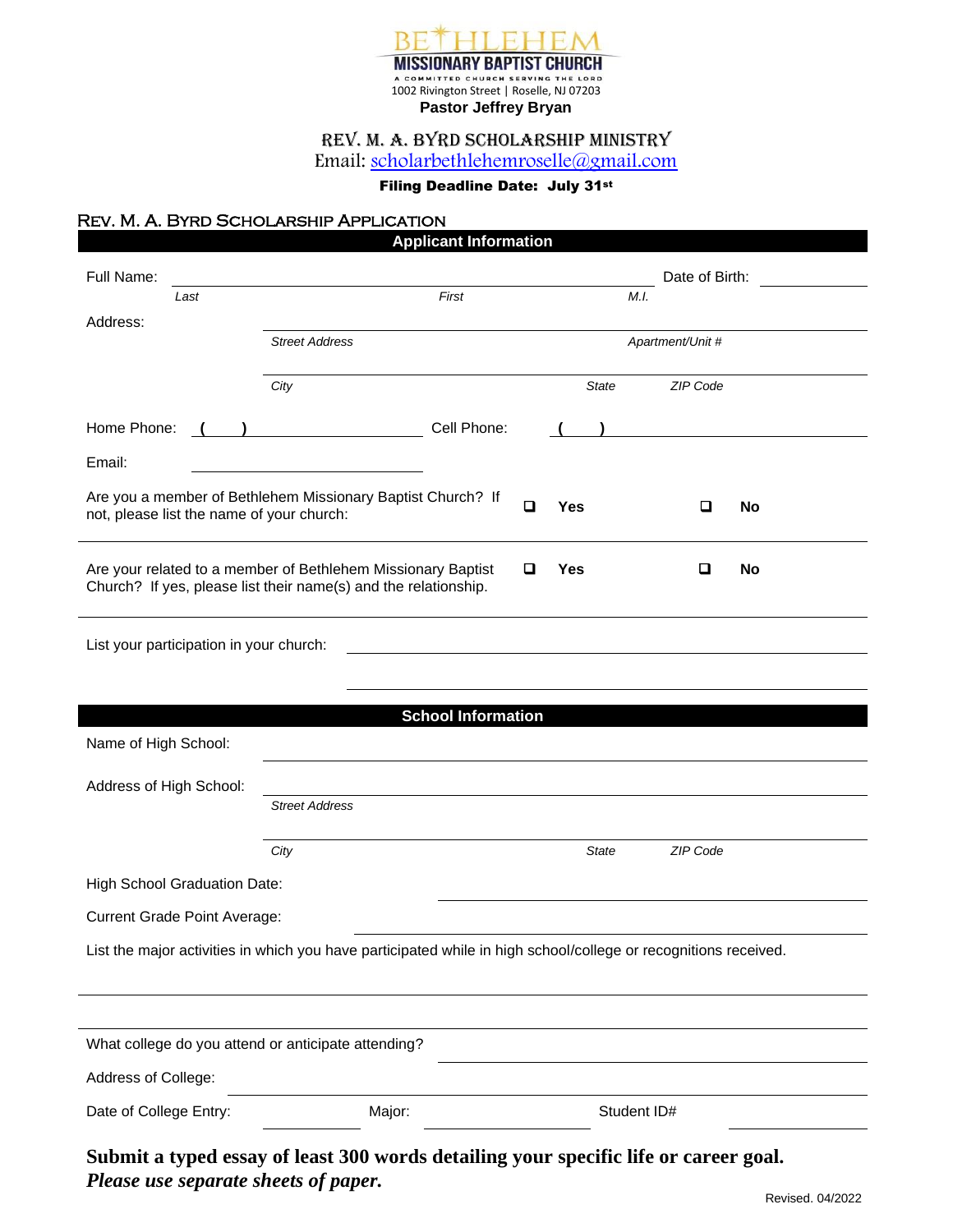

## **Pastor Jeffrey Bryan**

## REV. M. A. BYRD SCHOLARSHIP FUND REQUIREMENTS

- 1. Applications are issued from May 1<sup>st</sup> to July 31<sup>st</sup>.
- 2. All requested information should be sent directly to Bethlehem Missionary Baptist Church, 1002 Rivington Street, Roselle, NJ 07203 or emailed to [scholarbethlehemroselle@gmail.com](mailto:scholarbethlehemroselle@gmail.com)
- 3. The Church requests a copy of your OFFICIAL transcript or grades EACH scholarship period.

Fall Semester - Spring transcript is required no later than July 31st. Spring Semester - Fall transcript is required no later than January 15th.

## Failure to submit your Official transcript by the deadline will result in ineligibility.

- 4. Scholarship funds can only be applied toward books, not tuition.
- 5. We do not reimburse families for prior bills to the college or university.
- 6. Adults age 25 and older are not eligible to receive funds.
- 7. The Rev. M. A. Byrd Scholarship program is for undergraduate studies only.
- 8. The church will only fund a student for five years.
- 9. Grade Point Average must be 2.5 or above.
- 10. If you stop attending school for one semester or more than one year, you must reapply to the Scholarship Committee.
- 11. Please print legibly in blue/black ink or request an electronic copy of the application. Illegible or incomplete applications will not be considered.